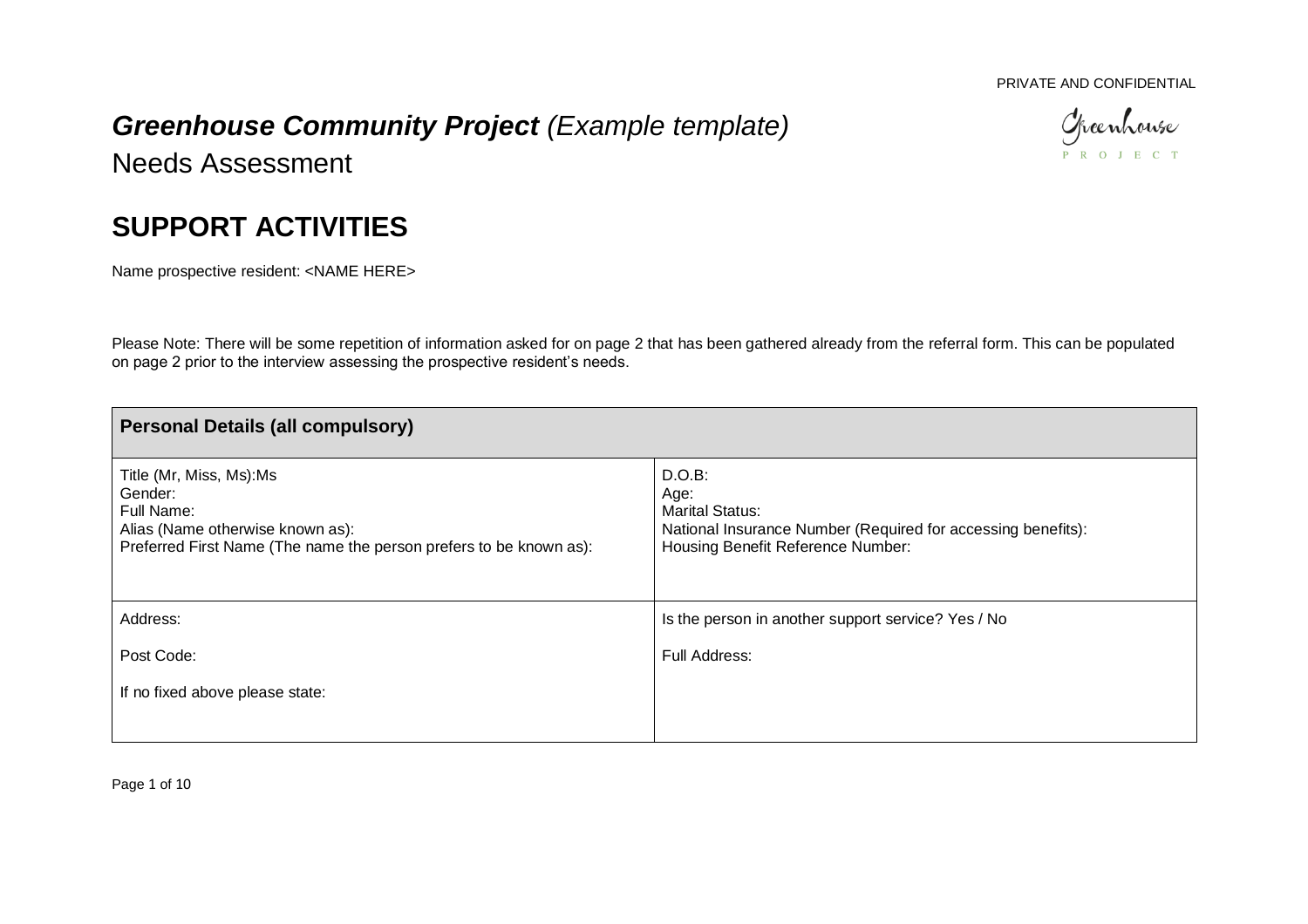| Is the person in prison or a rehabilitation service? Yes /<br>Full Address:                                  | Telephone No. Day (Full no. including area code):<br>Evening (Full no. including area code): |
|--------------------------------------------------------------------------------------------------------------|----------------------------------------------------------------------------------------------|
| Identify category of primary need: i.e. ex-offender, Homeless, Drug and/or<br>alcohol misuser, Mental Health | List medication currently taken:                                                             |
| Benefits (please identify benefits person is in receipt of):                                                 | Date assessment of support undertaken:                                                       |
| Name of assessment officer:                                                                                  | Date assessment to be reviewed:                                                              |

| <b>Personal History</b>                                                                                   |  |  |  |  |  |
|-----------------------------------------------------------------------------------------------------------|--|--|--|--|--|
| $\begin{array}{ l l }\hline \textbf{Family background } I & \\\textbf{upbringing} & \\\hline \end{array}$ |  |  |  |  |  |

Page 2 of 10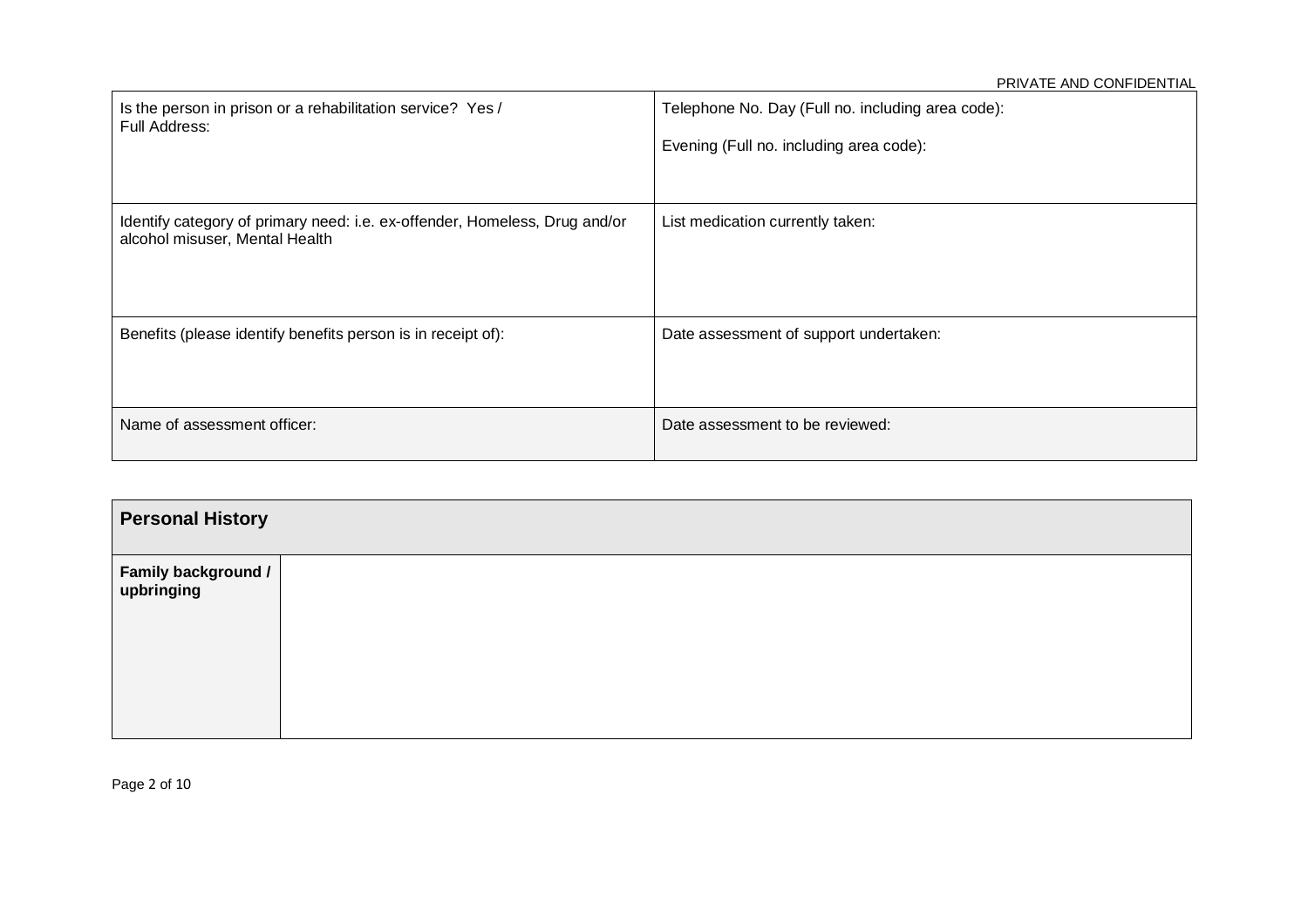| Accommodation<br>history           |  |
|------------------------------------|--|
| <b>Substance misuse</b><br>history |  |
| <b>Employment history</b>          |  |

Page 3 of 10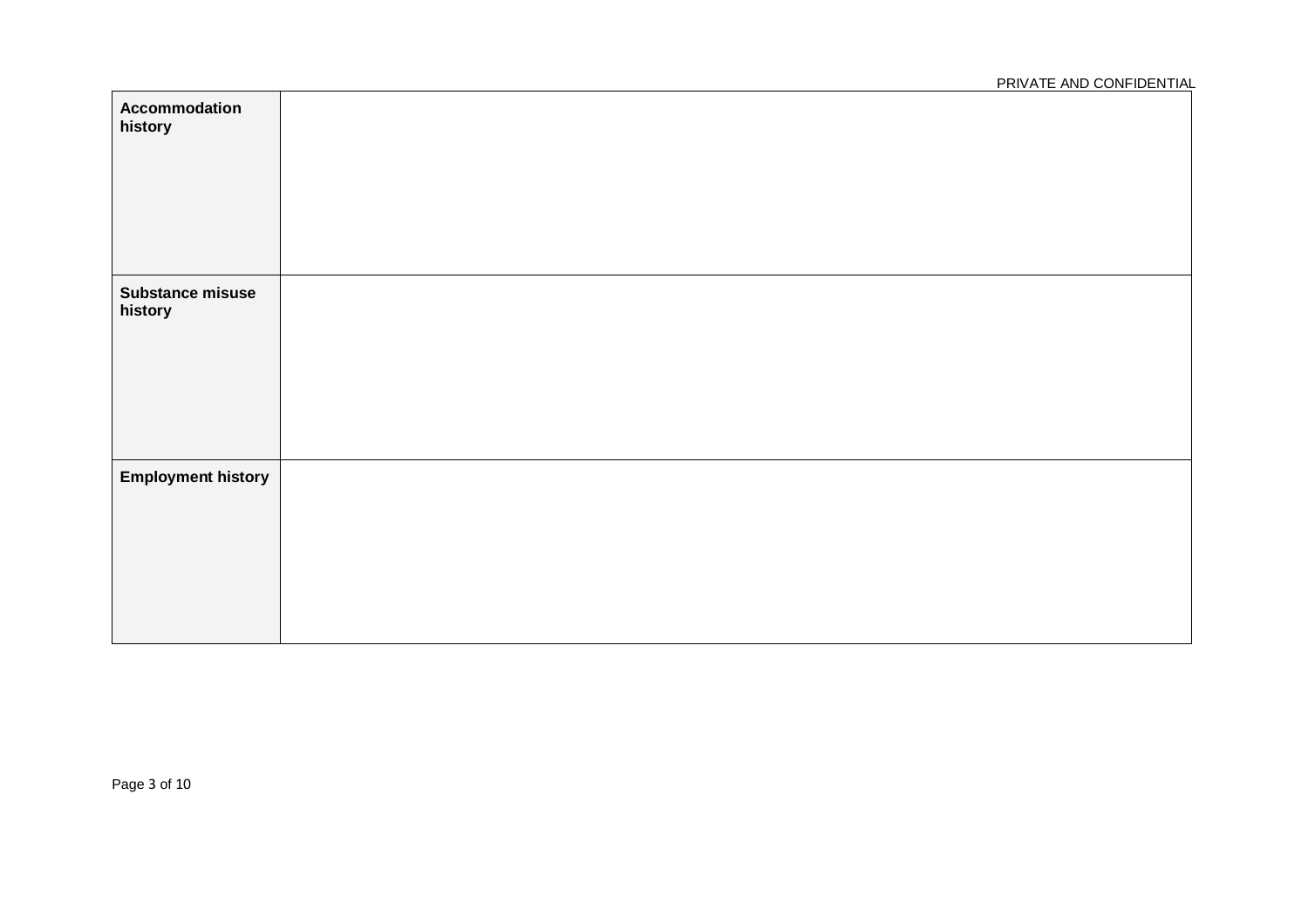| Criminal record /<br>history                              |  |
|-----------------------------------------------------------|--|
| <b>Physical / emotional</b><br>8 mental health<br>history |  |

| <b>Current Support Needs</b>                                                                                            |  |  |  |  |
|-------------------------------------------------------------------------------------------------------------------------|--|--|--|--|
| Please emphasize aspect of behaviour and support needs as at present                                                    |  |  |  |  |
| $1.$<br>$2.$<br>$3.$<br>4.<br>$\sim$<br>5.<br>$\sim 100$<br>6.<br>$\sim$<br>7.<br>8.<br>$\sim$ 100 $\mu$<br>9.<br>$10.$ |  |  |  |  |

Page 4 of 10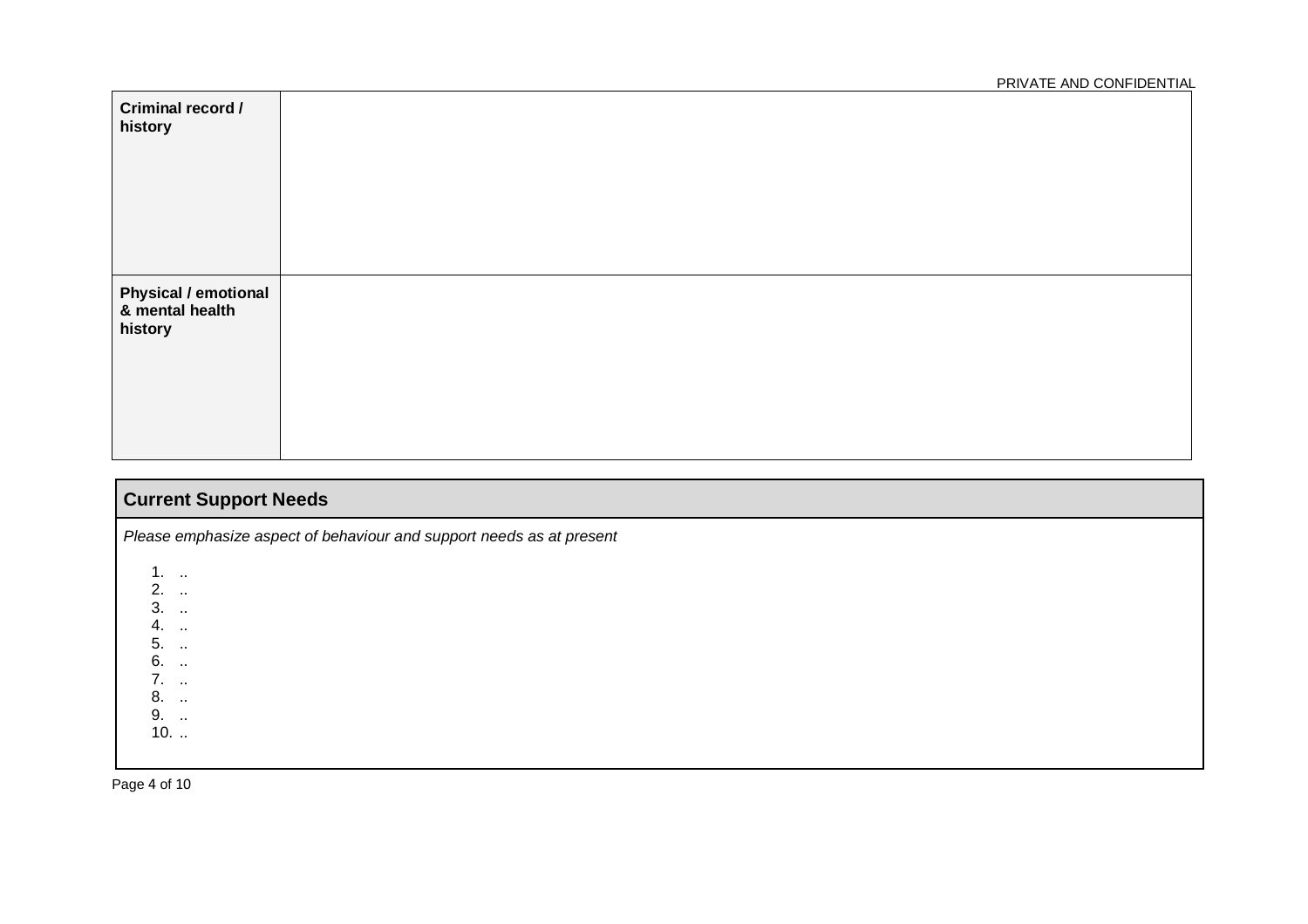LECTTING THE STATE THE RESERVING SCHOOL CONTROLLING TO A LOCTTING CONTROLLING TO A LOCTTING CONTROLLING TO A L<br>
The perfection of the produce this Summary.

I can confirm it is an accurate description of my personal history and support needs.

Signed by prospective resident: \_\_\_\_\_\_\_\_\_\_

Print Name of prospective resident: \_\_\_\_\_\_\_\_\_

Date: \_\_\_\_\_\_\_\_\_\_\_\_\_\_\_\_\_\_\_\_\_\_\_\_\_\_\_\_

| <b>No</b>      | <b>Support</b>                                                                       | <b>Support</b><br>likely to<br>be used? | Description of how this support will be provided for this resident. List examples of<br>the support that will be given. |
|----------------|--------------------------------------------------------------------------------------|-----------------------------------------|-------------------------------------------------------------------------------------------------------------------------|
| $\mathbf{1}$   | Support in ensuring that the<br>resident fully understands this<br>license agreement | Yes / No                                |                                                                                                                         |
| $\overline{2}$ | Assisting with practical day to<br>day needs as required                             | Yes / No                                |                                                                                                                         |

Page 5 of 10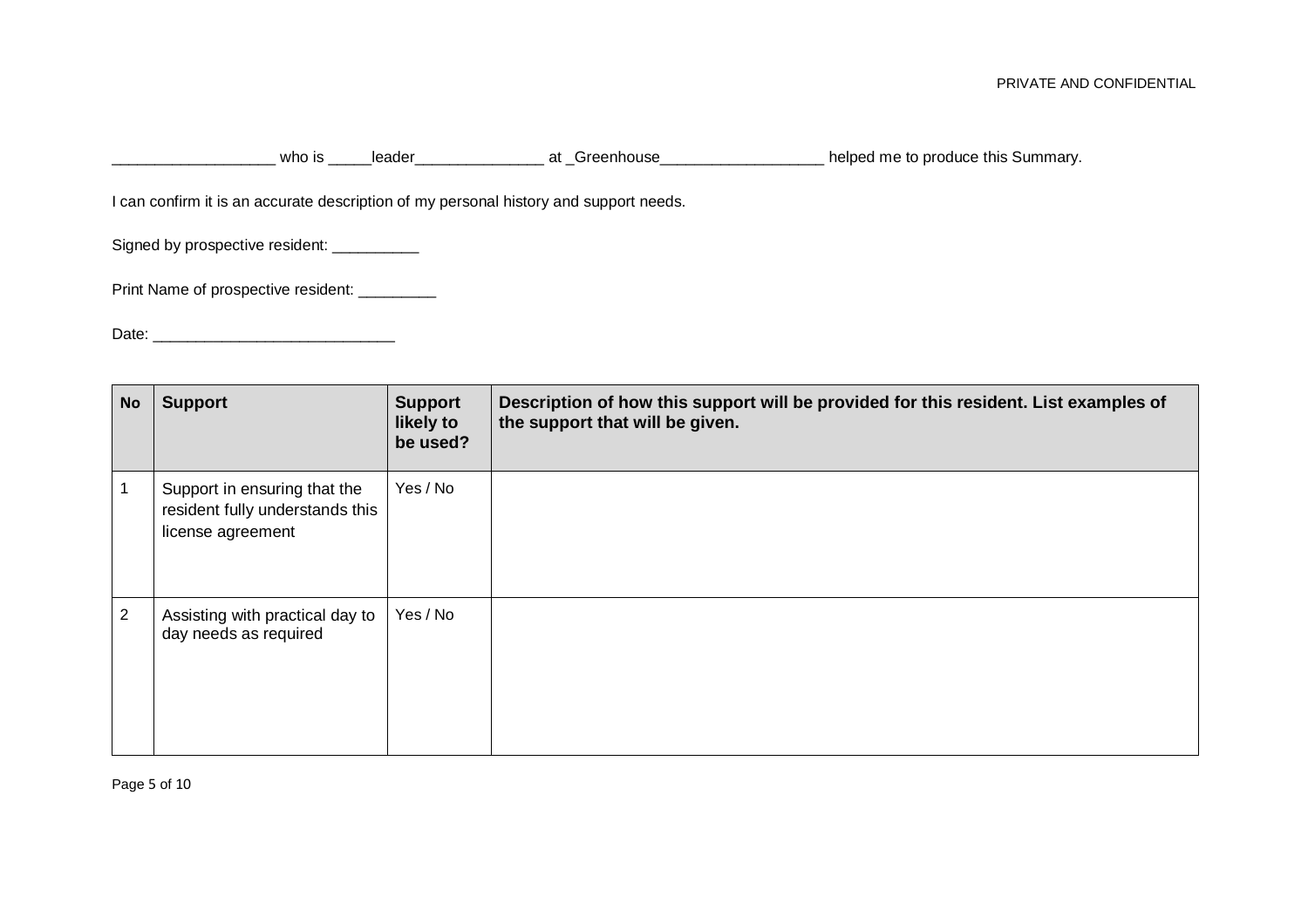## PRIVATE AND CONFIDENTIAL 3 General counselling and befriending Yes / No 4 | Life Skills training | Yes / No 5 Advising on the use of equipment within the property Yes / No 6 Advising on maintaining the security of the building Yes / No

Page 6 of 10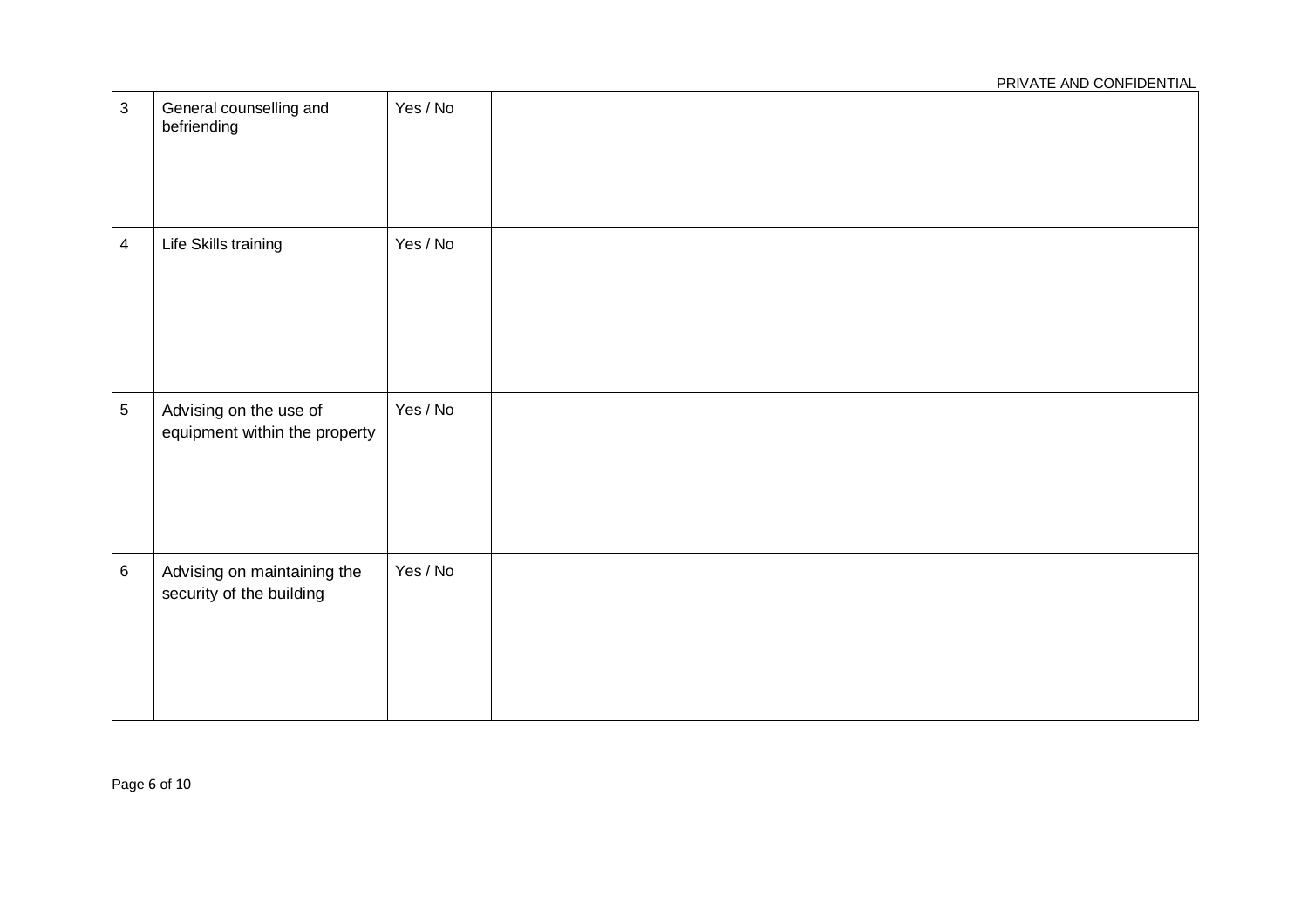| $\overline{7}$   | Advising on reporting<br>maintenance issues                                                                        | Yes / No |  |
|------------------|--------------------------------------------------------------------------------------------------------------------|----------|--|
| $\bf 8$          | Encouraging social<br>interaction with individuals in<br>the immediate and nearby<br>vicinity                      | Yes / No |  |
| $\boldsymbol{9}$ | Assistance and advice on<br>dealing with tension or<br>disputes with neighbours                                    | Yes / No |  |
| 10               | Arranging social events                                                                                            | Yes / No |  |
| 11               | Advising or assisting on<br>correspondence or interaction<br>with Housing Benefit or other<br>agencies relating to | Yes / No |  |

Page 7 of 10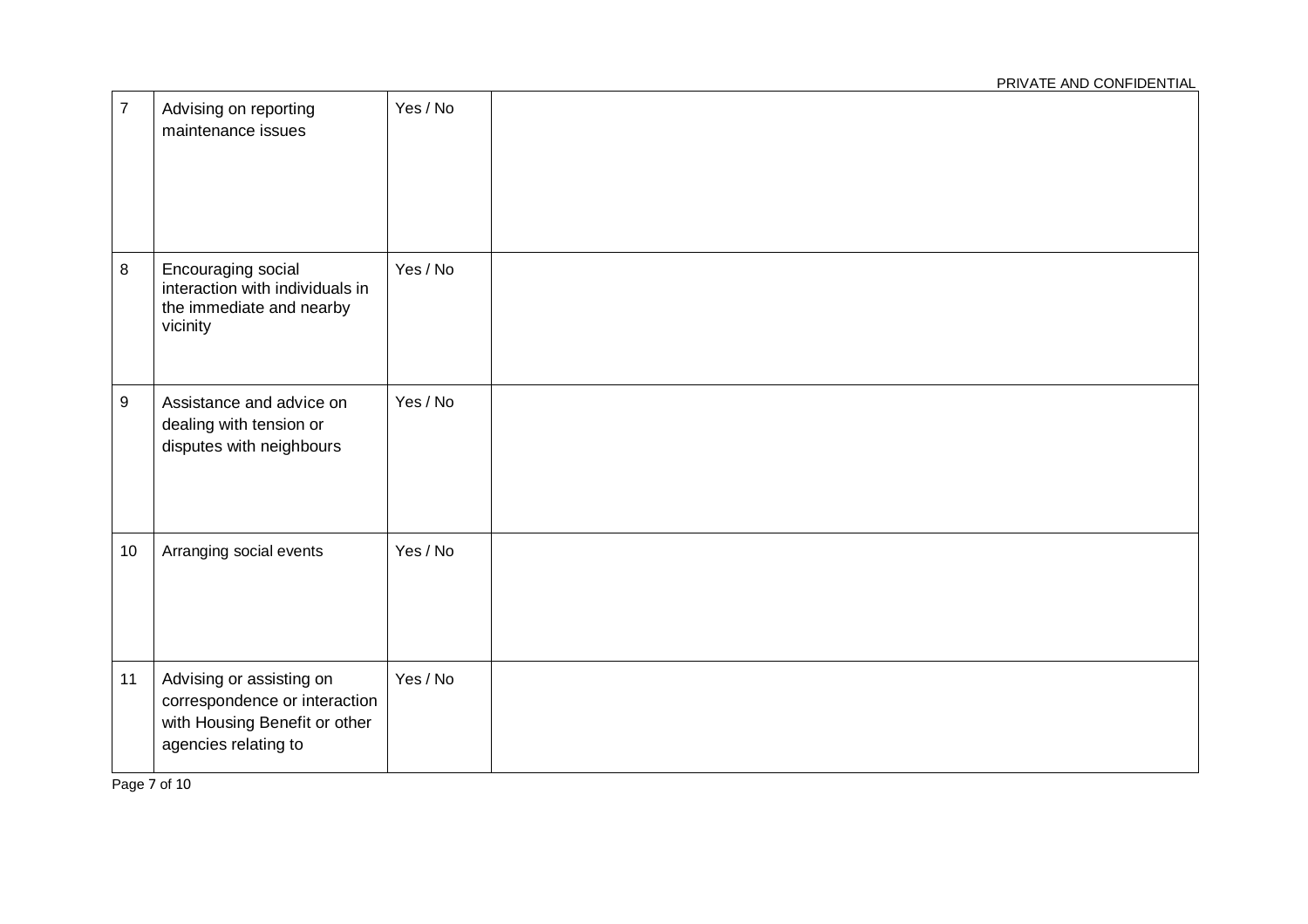|    | sustaining their residency in<br>the property                                                                                                                                   |          |  |
|----|---------------------------------------------------------------------------------------------------------------------------------------------------------------------------------|----------|--|
| 12 | Advice and assistance on<br>accessing care, support and<br>counseling services from<br>appropriate bodies that will<br>have a positive impact on the<br>welfare of the resident | Yes / No |  |
| 13 | Advice on community<br>facilities and resources                                                                                                                                 | Yes / No |  |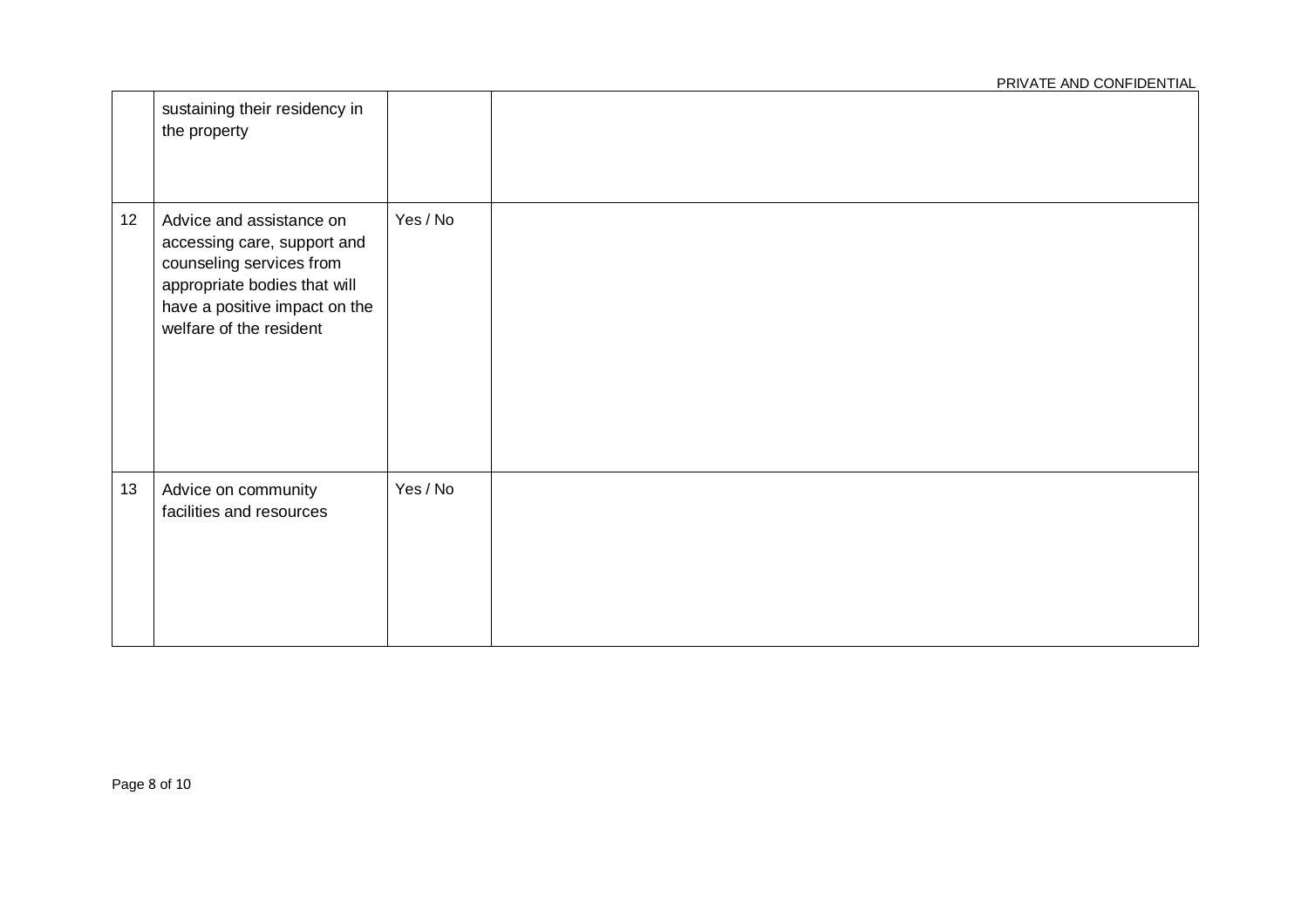| 14 | Accompanying to service<br>providers and other resources<br>relevant to their support plan                 | Yes / No |  |
|----|------------------------------------------------------------------------------------------------------------|----------|--|
| 15 | Supporting in accessing<br>education, training and<br>employment                                           | Yes / No |  |
| 16 | Providing close contact with<br>care services and relatives of<br>the resident if and when<br>appropriate  | Yes / No |  |
| 17 | Assisting the resident to be in<br>a place where he/she can<br>move into more independent<br>accommodation | Yes / No |  |